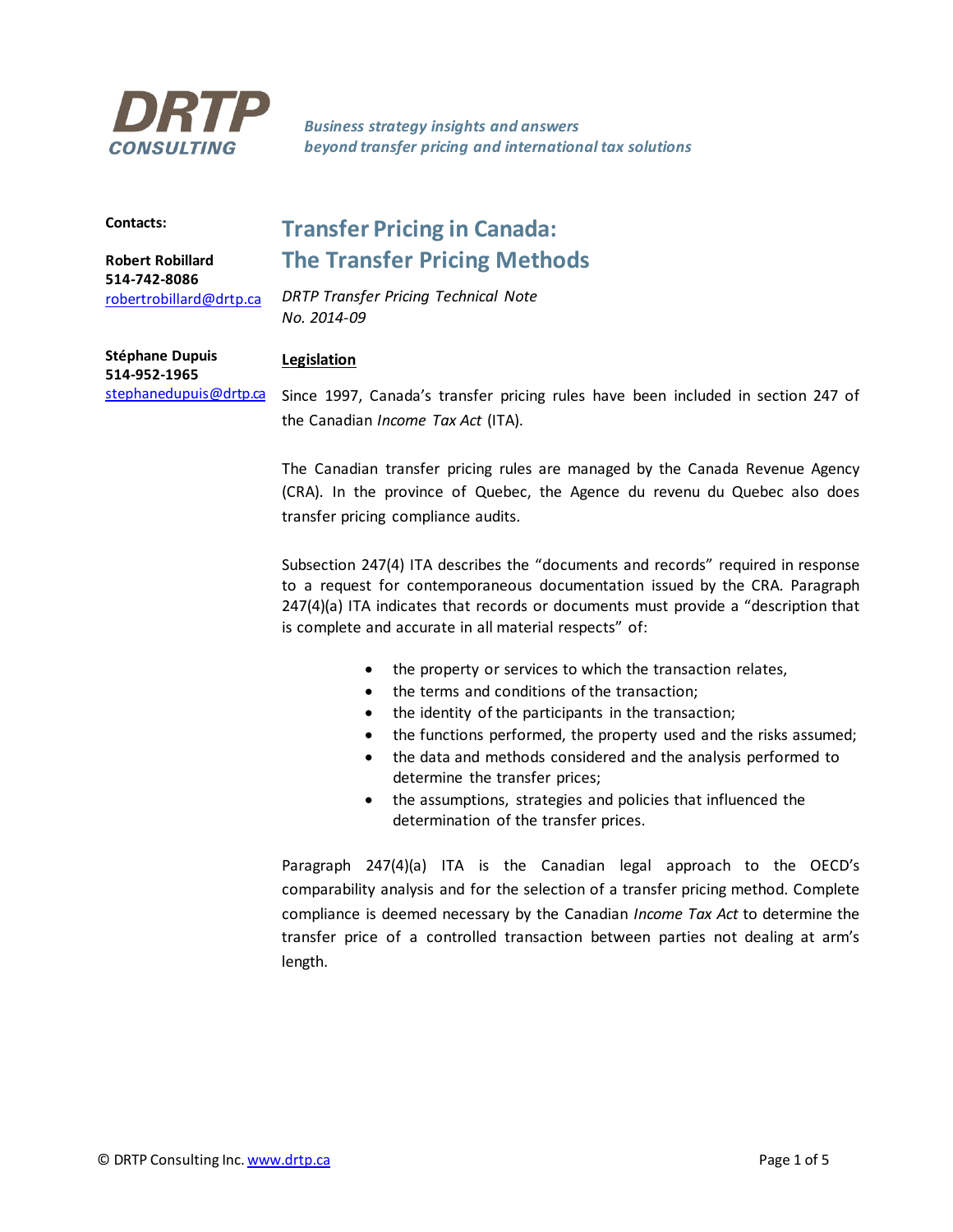# **Administrative position**

Paragraph 4 of Information Circular *IC 87-2R International Transfer Pricing* indicates that the "OECD (Transfer) Guidelines should be consulted for a more detailed discussion of the principles contained in Parts 2 to 6 of this circular."

In fact, Information Circular *IC 87-2R* contains over 25 direct references the *OECD Transfer Pricing Guidelines*.

The Canadian tax courts have also acknowledged the relevance of the *OECD Transfer Pricing Guidelines* in their decisions related to transfer pricing cases.

# **The transfer pricing methods**

The *OECD Transfer Pricing Guidelines* recognize 5 transfer pricing methods.

The 3 traditional transaction methods:

- Comparable uncontrolled price method (CUP);
- Resale price method; and
- Cost plus method.

The 2 transactional profit methods:

- Transactional net margin method (TNMM); and
- Transactional profit split method (contribution analysis and residual analysis).

Each transfer pricing method possesses its strength and weaknesses for the determination of an arm's length price. The *OECD Transfer Pricing Guidelines* indicate at paragraph 2.2 that "the selection of a transfer pricing method always aims at finding the most appropriate method for a particular case."

However, the OECD member countries have demonstrated a general inclination for the traditional transaction methods (the CUP method in particular) over the transactional profit methods.

In every case, to ensure that the best method is indeed selected, the selection process should aim at applying the results derived from the comparability analysis.

The correct application of a transfer pricing method may encompass the need for transfer pricing adjustments in order to accommodate for differences between the controlled transaction and the arm's length comparable transaction.

Numerous technical considerations should be accurately addressed to ensure that the application of the transfer pricing method meets the requirements of Chapter III of the *OECD Transfer Pricing Guidelines*, including: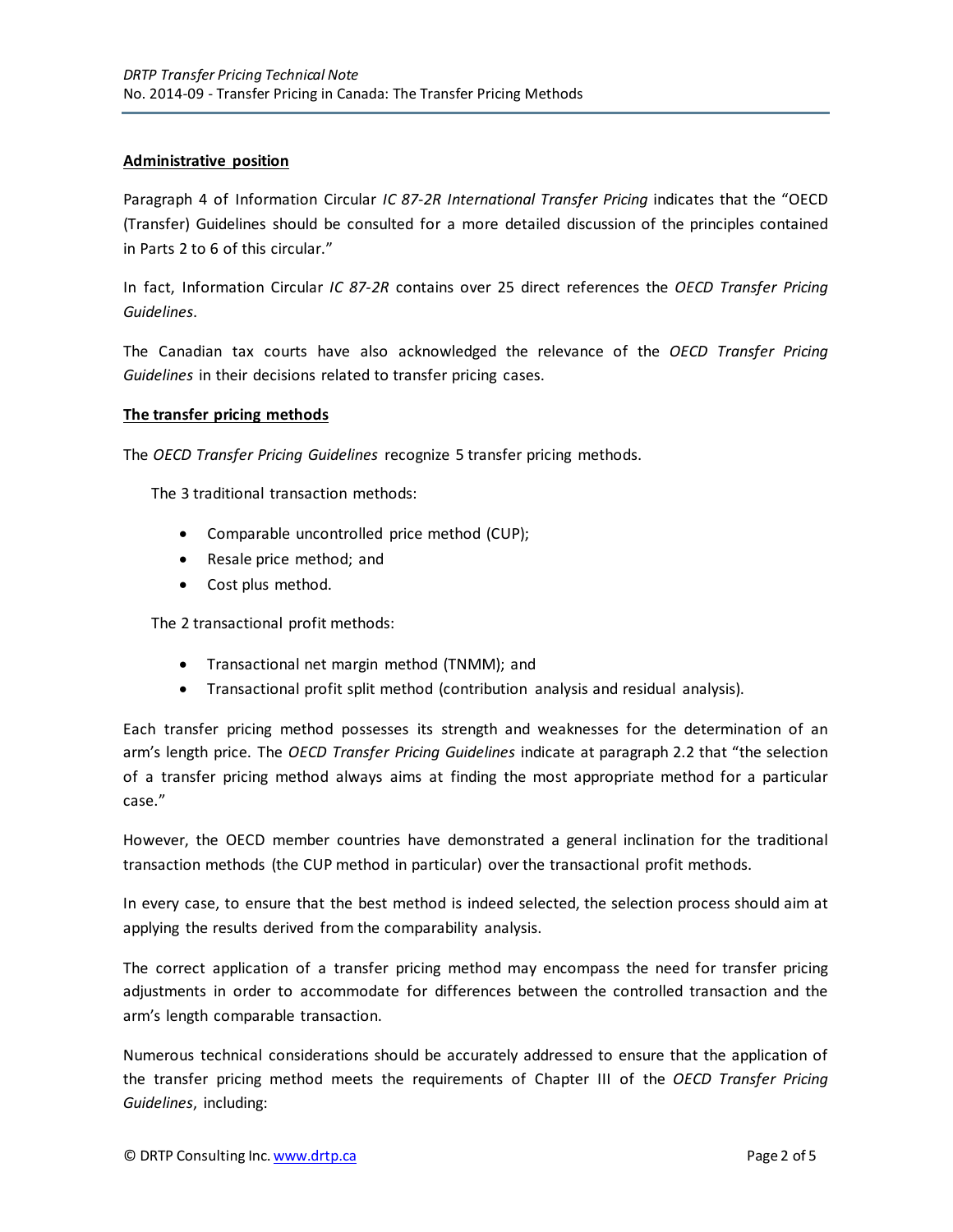- the choice of the tested party;
- the availability of internal comparables;
- the inherent limitations of commercial databases;
- the relevance and sensitivity of financial comparability adjustments;
- the arm's length range;
- the timing issues related to comparability;
- the relevance and use of multiple or single year data;
- the relevance and use of other statistical tools.

In Canada, paragraph 49-50 of Information Circular *IC 87-2R* explains that:

"[…] Certain methods provide more reliable results than others, depending on the degree of comparability between controlled and uncontrolled transactions. The reliability of any method is also affected by the availability of data and the degree of accuracy with which any necessary adjustments can be made to achieve comparability. […]"

In other words, "reasonable efforts" must be made in the selection and application of a transfer pricing method. In doing so, the Canadian taxpayer is very likely to meet the legal requirements prescribed in subparagraph 247(4)(a)(v) ITA.

#### **Canadian tax courts**

The Supreme Court of Canada (SCC), the Federal Court of Appeal (FCA), and the Tax Court of Canada (TCC) have all demonstrated a clear preference for the CUP method over any other transfer pricing method. See for more detail*:*

- *Canada v. GlaxoSmithKline*, 2012 SCC 52;
- *Canada v. General Electric Capital Canada*, 2010 FCA 344;
- *Alberta Printed Circuits Ltd. v. The Queen*, 2011 TCC 232;
- *McKesson Canada Corporation v. The Queen* 2013 TCC 404 (appeal filed at the FCA); and
- *Marzen Artistic Aluminum Ltd. v. The Queen*, 2014 TCC 194 (appeal filed at the FCA).

## **Transfer pricing methods and the Base Erosion and Profit Shifting initiative (BEPS)**

As an OECD member country, Canada has been deeply involved in the Base Erosion and Profit Shifting initiative (BEPS).

The rules included in the *Discussion Draft on Transfer Pricing Documentation and CbC Reporting,* released on January 30, 2014 for public consultation, would implement significant reporting obligations, for each entity resident in each country (*Annex III to Chapter V: A Model Template of Country-by-Country Reporting*) related to: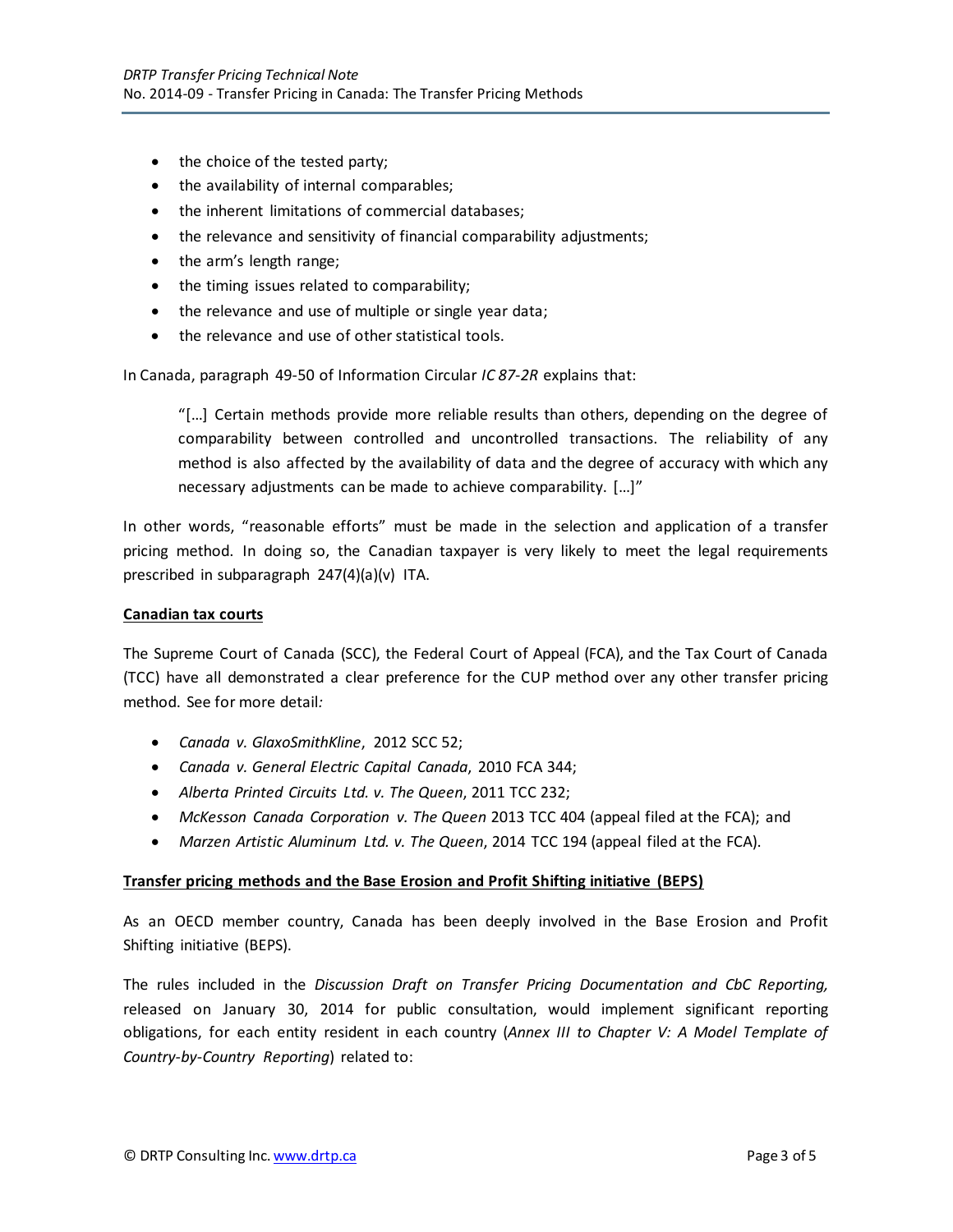- Revenues;
- Earnings before income tax;
- Income tax paid;
- Total withholding tax paid;
- Stated capital and accumulated earnings;
- Number of employees;
- Total employee expense;
- Tangible assets other than cash and cash equivalents;
- Royalties paid and received;
- Interest paid and received;
- Service fees paid and received.

Following the issuance of that draft, over 1 400 pages of comments were received by the OECD. In the second OECD webcast (April 2, 2014), the Working Party No. 6 tentatively elected to eliminate the transactional reporting component in the Country-by-country report for each entity.

Transactional reporting would hence be limited to the Local file. However on a country-by-country basis, numerous metrics would still be reported on a consolidated basis including the number of employees, tangible assets, capital and retained earnings.

Financial data would also be required for each countries where the EMN group operates but on a consolidated basis instead of an entity-by-entity basis.

In the third OECD webcast (May 26, 2014), it was confirmed that the OECD will move forward with a "three tier approach" for transfer pricing documentation purposes comprised of the Country-bycountry (CbC) template, Master file; and Local file.

All the transfer pricing information contained in the Master file, Local file, and the Model template of country-by-country reporting, will facilitate the selection and application of a transfer pricing method by tax administrations around the world.

## **Conclusion**

The new transfer pricing documentation rules of the BEPS initiative may significantly increase the burden of the transfer pricing documentation requirements of Canadian taxpayers in the near future.

There will be direct impacts on the application of the selected transfer pricing method to determine an arm's length price of a controlled transaction between parties not dealing at arm's length. The information provided through the Master file, Local file, and the Model template of country-bycountry reporting could create unnecessary transfer pricing controversies and double taxation for your company if misinterpreted by tax administrations.